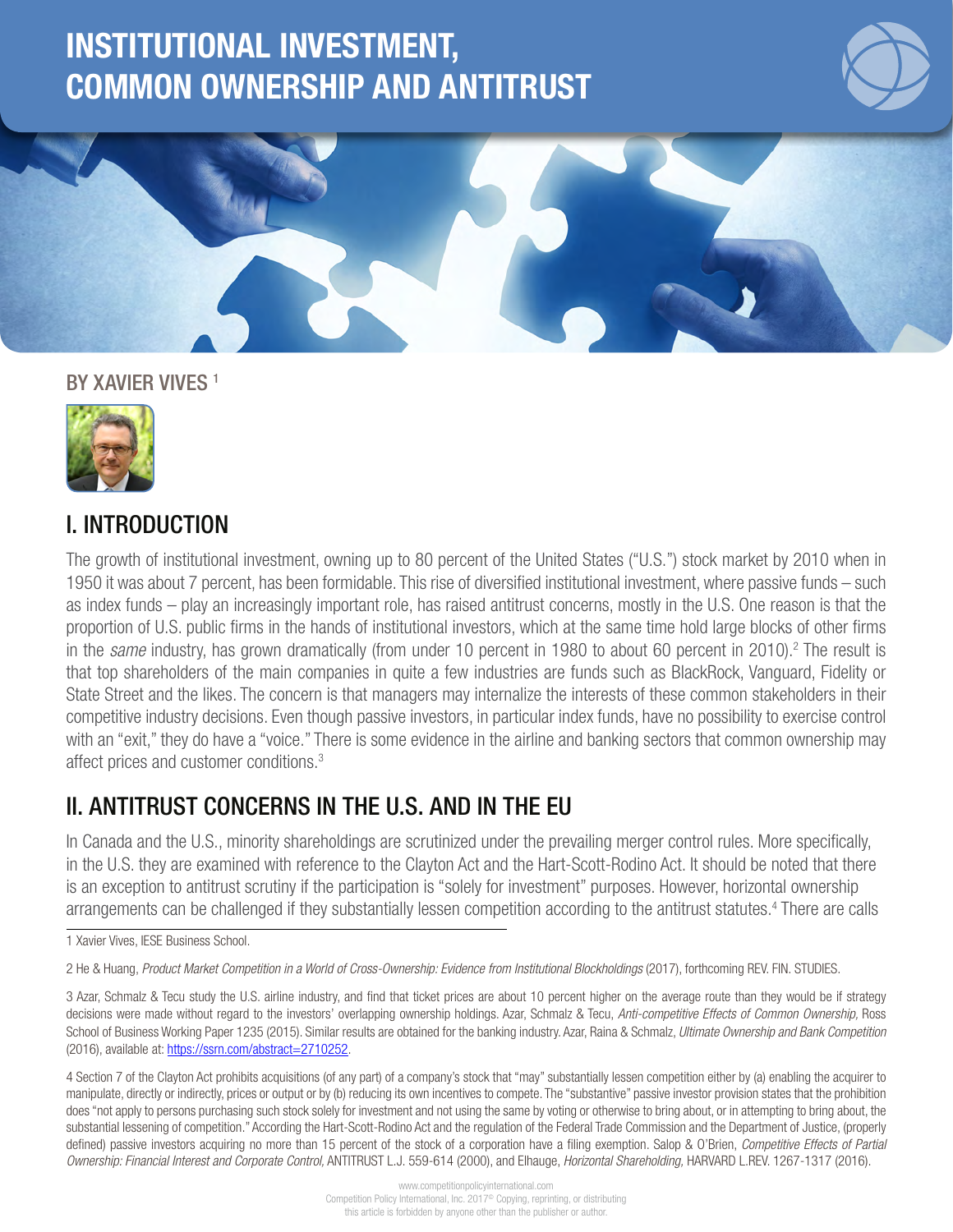in the U.S. to limit common ownership in oligopolistic industries in exchange for a safe harbor provision from enforcement of the Clayton Act.<sup>5</sup>

In Europe the concern arose mainly because of some notorious minority shareholdings operations such as Ryanair's acquisition of Aer Lingus's stock. The proposed *Ryanair/Aer Lingus* merger was notified to the European Commission ("EC") but when the EC prohibited the merger, Ryanair acquired a close to 30 percent stake in its competitor.<sup>6</sup> The problem for European antitrust authorities is that currently, the EC can consider the effects on competition only of pre-existing minority shareholdings in the context of a notified merger (and where the merging firms each have stakes in a third firm). The EC is considering to extend the scope of the Merger Regulation to be able to intervene under a "targeted transparency" system under which the EC and its Member States must be notified of potentially harmful acquisitions. Included in this category would be acquisitions of a minority shareholding — in a competitor or vertically related company — when either the acquired shareholding amounts to 20 percent or ranges between 5 percent and 20 percent but allows the acquirer "a de-facto blocking minority, a seat on the board of directors, or access to commercially sensitive information of the target."7 However, during the 2016 ABA spring meeting, Commissioner Vestager announced that it was too early to announce a policy direction and that "the amount of red tape and the administrative burden it would put on businesses would not give you the benefit of a more competitive market."<sup>8</sup> Vestager noted that "only a handful of [minority acquisition] deals are likely to raise issues" and expressed a need to proceed cautiously, i.e. only once there is "compelling evidence that the system could work at European level – without creating a lot of complexity."9

#### III. INDUSTRIAL ORGANIZATION ANALYSIS

In order to gain some perspective on the issue at hand, it is worth recalling the, once upon a time dominant, structureconduct-performance ("SCP") paradigm in Industrial Organization which is associated to Bain. According to the market power hypothesis developed by this approach, firms in concentrated markets protected by barriers to entry earn high price/cost margins and profits. It was found in cross section studies of industries that the relation between concentration (measured for example by the Herfindahl-Hirschman Index ("HHI")) and profitability was statistically weak and the estimated effect of concentration usually small. This approach was criticized by the Chicago School for not modeling the conduct of firms. The apparent correlation between concentration and profitability could be due to the fact, according to the efficiency hypothesis postulated by Demsetz, that large firms are more efficient, command larger price/cost margins and earn higher profits, and therefore concentration and industry profitability go together.

We can formulate a revised market power hypothesis as follows: Firms in markets with high levels of common/overlapping ownership earn high price/cost margins and profits because of reduced competitive pressure. Preliminary evidence consistent with such hypothesis, using a modified HHI which accounts for overlapping ownership, is in the work of Azar, Schmalz and co-authors for airlines and banking, as well as for a cross section of industries in the work of Banal-Estanol, Seldeslachts and Vives.10 However, continuing with the analogy with the SCP paradigm, we can also formulate a revised efficiency hypothesis as follows: High levels of common/overlapping ownership and efficiency are associated because common/overlapping ownership improves information sharing, firm collaboration, corporate governance (because of, among other reasons, the presence of economies of scale in information production and monitoring an industry), and induces managers to reduce cost and/or

8 Global Competition Review, April 8, 2016.

<sup>5</sup> Posner, Scott Morton & Weyl, *A Proposal to Limit the Anti-Competitive Power of Institutional Investors* (2017), available at https://papers.ssrn.com/abstract=2872754.

<sup>6</sup> In August 2013, the UK CC ordered Ryanair to sell its 29.8 percent stake in Aer Lingus down to 5 percent. Another notable case is the Renault-Nissan alliance, whereby Renault owns 44.3 percent of Nissan, which in turn owns 15 percent of Renault. In the U.S., other cases have also attracted attention: Northwest Airlines purchased 14 percent of the common stock of Continental Airlines Inc. and accepted to limit its voting power and yet an antitrust lawsuit followed; the largest cable operator TCI passively invested and purchased 9 percent stake of the second-largest cable operator, Time Warner; and Gillette's acquired about 23 percent of the nonvoting stock and 13 percent of the debt of one of its main competitors, Wilkinson Sword.

<sup>7</sup> European Commission, *White Paper: Towards More Effective EU Merger Control (2014)*, COM (2014) 449 final.

<sup>9</sup> [https://ec.europa.eu/commission/commissioners/2014-2019/vestager/announcements/ refining-eu-merger-control-system\\_en.](https://ec.europa.eu/commission/commissioners/2014-2019/vestager/announcements/ refining-eu-merger-control-system_en)

<sup>10</sup> Banal-Estanol, Seldeslachts & Vives, *The Financial Crisis' Impact on Common Ownership and Competition*, mimeo (2017).